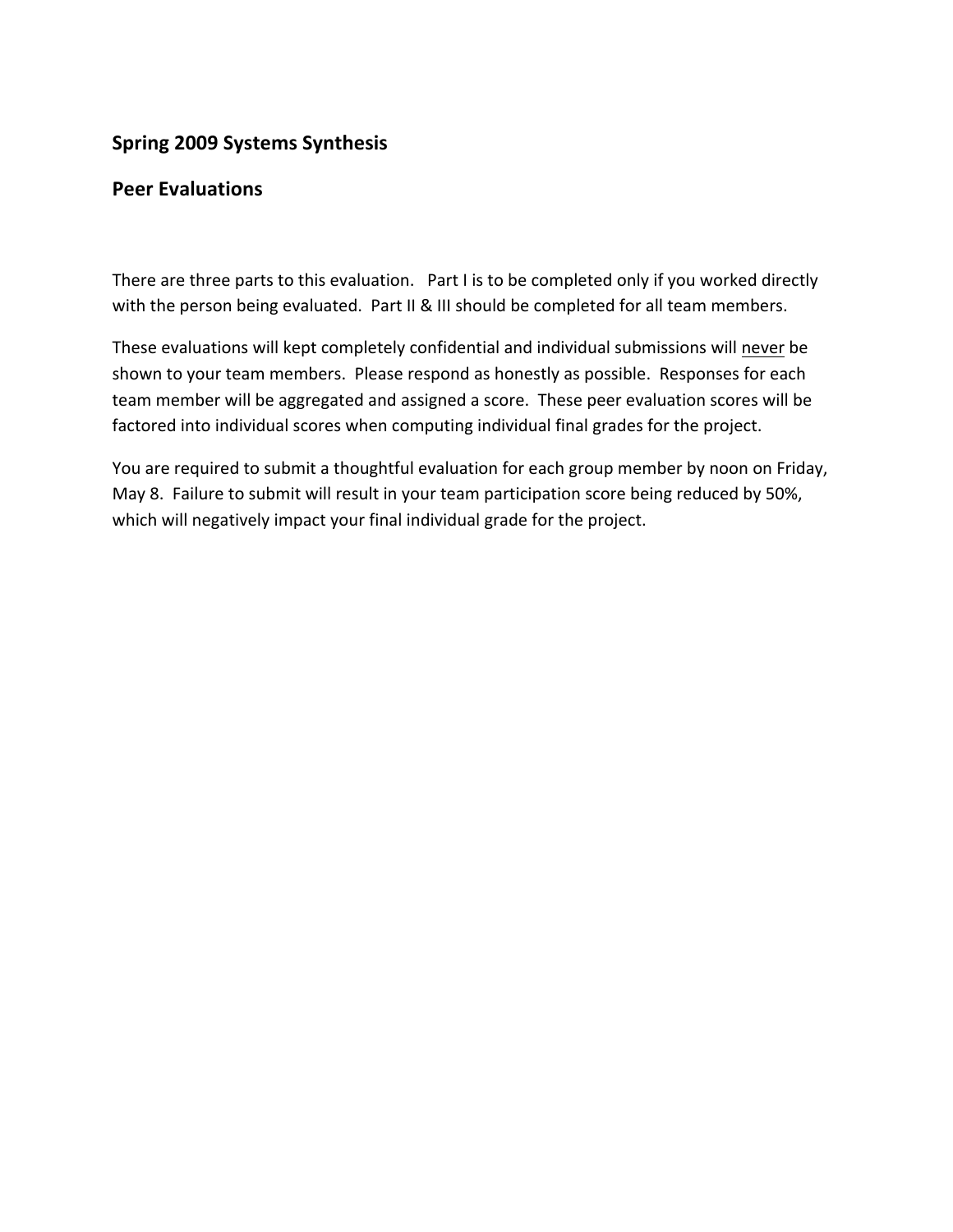#### Evaluator: <peer evaluator full name>

**Person
being
evaluated: <student
full
name>**

#### PART I - Evaluation of contribution to work completed in subgroups.

- 1. Did you work directly with <student first name> on a major deliverable
or
subtask: Yes No **If
no
–
skip
questions
2
–
4,
resume
with
question
5. If
yes
–
answer
all
remaining
questions.**
- 2. In the table below, indicate all the deliverables and/or subtasks where you worked directly with <student first name>. Rate the quality and quantity of the work done by <student first name> for each task along with <student first name>'s level of effort/commitment using the following scale:
	- **1
	= Significantly
	above
	group
	norm**
	- **2
	= Slightly
	above
	group
	norm**
	- **3
	= Equal
	to
	group
	norm**
	- **4
	= Slightly
	below
	group
	norm**
	- **5
	= Significantly
	below
	group
	norm**

|                               | <b>Quality of</b> | Quantity | Effort/    |
|-------------------------------|-------------------|----------|------------|
| <b>Deliverable or Subtask</b> | <b>Work</b>       | of Work  | Commitment |
|                               |                   |          |            |
|                               |                   |          |            |
|                               |                   |          |            |
|                               |                   |          |            |
|                               |                   |          |            |
|                               |                   |          |            |
|                               |                   |          |            |
|                               |                   |          |            |
|                               |                   |          |            |
|                               |                   |          |            |
|                               |                   |          |            |
|                               |                   |          |            |
|                               |                   |          |            |
|                               |                   |          |            |
|                               |                   |          |            |
|                               |                   |          |            |
|                               |                   |          |            |
|                               |                   |          |            |
|                               |                   |          |            |
|                               |                   |          |            |
|                               |                   |          |            |
|                               |                   |          |            |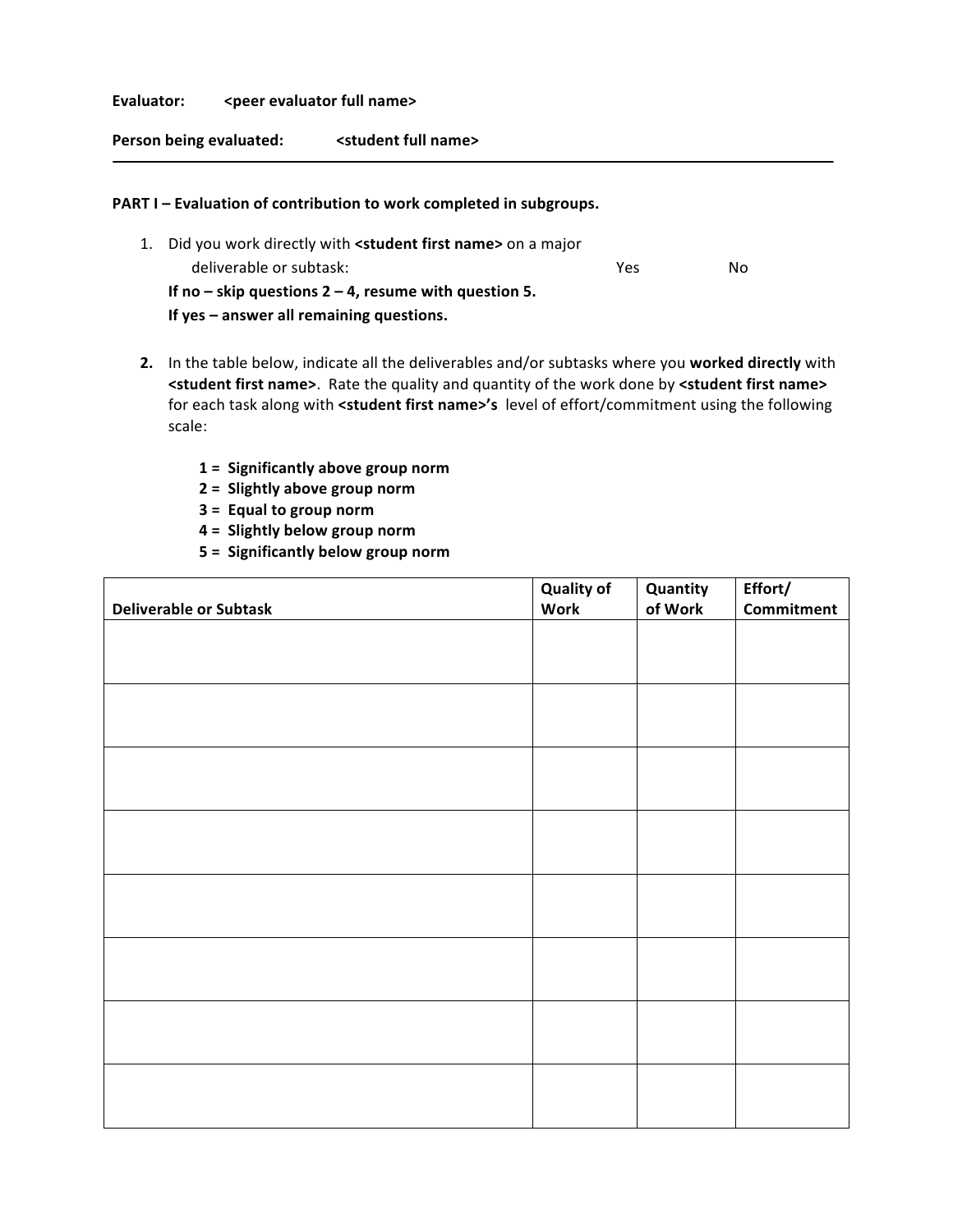3. What do you think was <student first name>'s most significant contribution to the final product that
was
developed
for
ProjectEducate?



4. Would you want to work with <student first name> in the future on a group project? No was not a set of the No was not a set of No was not a set of No was not a set of No was  $\mathsf{N}\mathsf{O}$ 

#### **COMPLETE
PART
II
AND
PART
III
FOR
ALL
TEAM
MEMBERS**

### **Part
II
–
Effective
team
participation**

5. Rate <student first name> along the following dimensions (this can be both in terms of work completed
in
subgroups

as
well
as
overall
team
interactions)

|                                       | <b>Always</b> | Often | <b>Sometimes</b> | Rarely | <b>Never</b> | Can't |
|---------------------------------------|---------------|-------|------------------|--------|--------------|-------|
|                                       |               |       |                  |        |              | say   |
| a. Meets deadlines                    |               |       |                  |        |              |       |
| b. Contributes to group discussions   |               |       |                  |        |              |       |
| in positive way                       |               |       |                  |        |              |       |
| c. Listens to teammates & respects    |               |       |                  |        |              |       |
| their contributions                   |               |       |                  |        |              |       |
| d. Communicates clearly               |               |       |                  |        |              |       |
| e. Shares information with            |               |       |                  |        |              |       |
| teammates                             |               |       |                  |        |              |       |
| f. Changes opinion when               |               |       |                  |        |              |       |
| appropriate                           |               |       |                  |        |              |       |
| g. Gives and accepts timely and       |               |       |                  |        |              |       |
| constructive feedback                 |               |       |                  |        |              |       |
| h. Proposes solutions                 |               |       |                  |        |              |       |
| i. Motivates the team                 |               |       |                  |        |              |       |
| j. Encourages innovative thinking     |               |       |                  |        |              |       |
| among teammates                       |               |       |                  |        |              |       |
| k. Takes on additional responsibility |               |       |                  |        |              |       |
| I. Makes important contributions to   |               |       |                  |        |              |       |
| the work of the team                  |               |       |                  |        |              |       |
| m. Facilitates group problem solving  |               |       |                  |        |              |       |